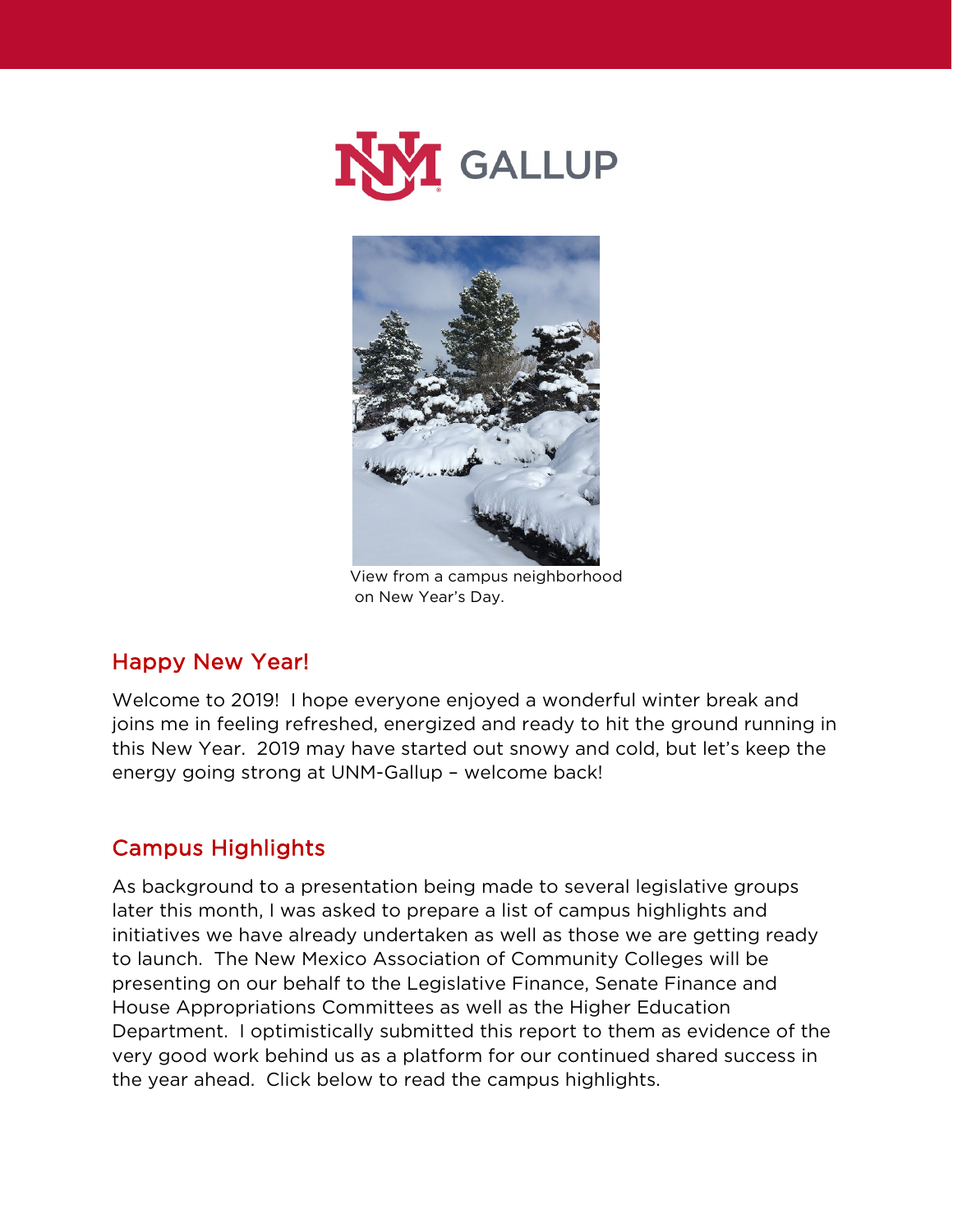# NVI GALLUP -<br>Report of Campus Highlights<br>January 11, 2019

### Faculty Development Week

As we welcome our faculty back to campus next week, the dean of instruction's office will host Faculty Development Week, January 7 - 11. Please refer to the **[Development Week Schedule](https://gallup.unm.edu/pdfs/UNMGallupSpring2019FacultyDevelopmentWeek.pdf)** for the full listing of events. This is the mid-year faculty development event that is mandatory for all current faculty members, but attendance is optional for staff. Staff are welcome to attend, however, as work schedules allow. Unlike the fall convocation in August in which the campus was closed and all employees were required to attend, campus will remain open throughout the entire week. Please work with your supervisor if there are sessions you would like to attend.



# Local Advisory Board Meeting

The next meeting of the UNM-Gallup Local Advisory Board will be Tuesday, January 8, 2019 at 1:00 p.m. in the Executive Conference Room. The agenda,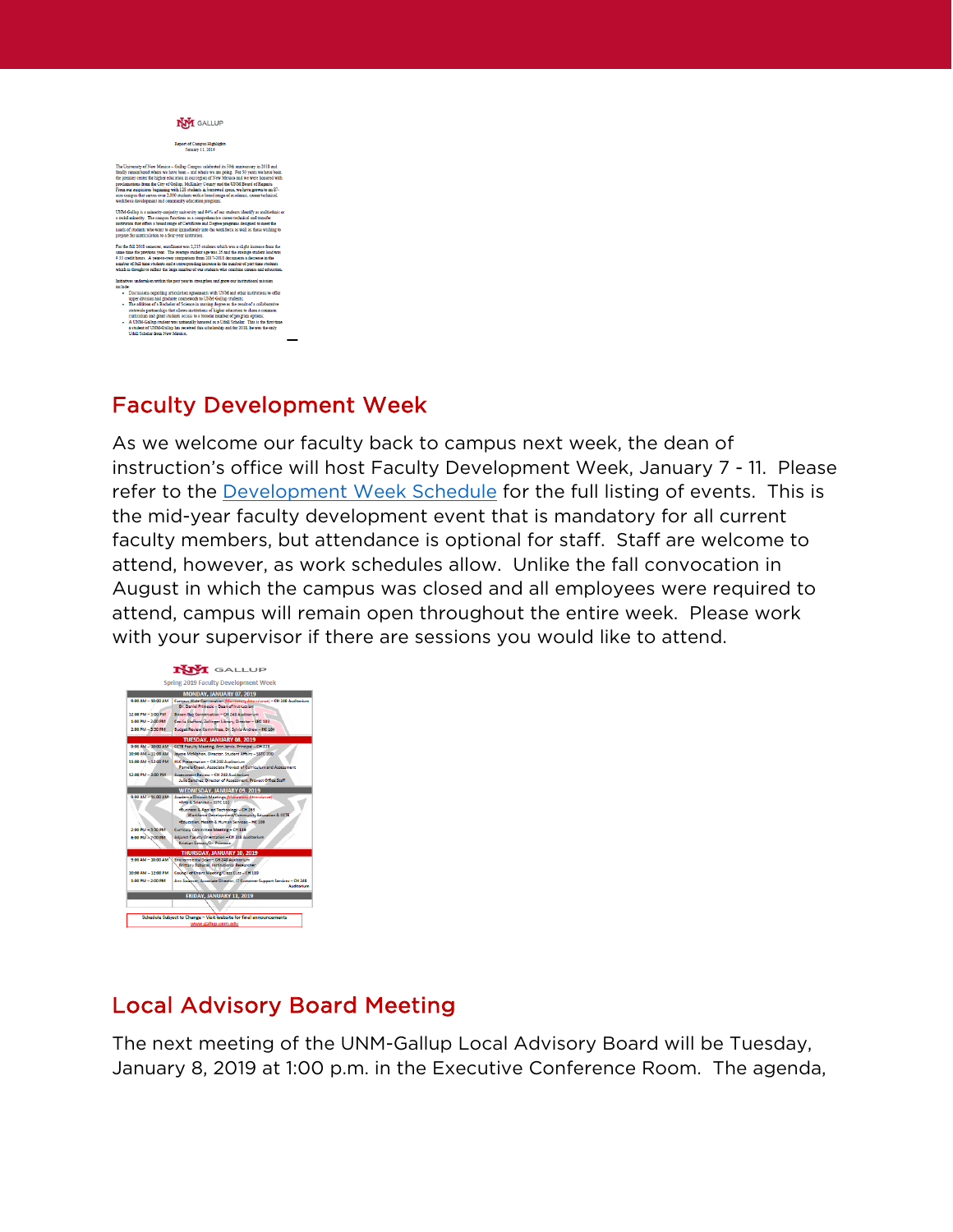minutes and board packets are available on the Local Advisory Board web [page.](https://gallup.unm.edu/administration/localboard/)

I want to extend thanks to our board members who, as local elected officials, dedicate their time and energy to supporting and advising the campus in achieving our mission.



## Winter Break Reading List

I took advantage of our winter break to catch up on some reading. My first read was the 40,000-word assurance argument leadership draft prepared by UNM for the Higher Learning Commission. As the HLC visits UNM, and UNM-Gallup, this spring as part of our 10-year reaccreditation process, they will be studying and learning about the University. I provided commentary on this advance copy earlier this week. The public document will be released to the greater UNM community on January 7. From January 7 - 22 everyone will have the opportunity to review and comment on the draft. The success of the HLC visit is very important to our overall well-being as an institution so please do take the time to look at this critical assurance argument. For more information on the accreditation process as well as the current timeline, please refer to the [UNM Accreditation site.](http://accreditation.unm.edu/)

I also was absorbed by the 314-page report by the U.S. Commission on Civil Rights, *Broken Promises: Continued Federal Funding Shortfall for Native Americans* (December, 2018)*.* As I digested this paper, I was moved by the content and conclusions of both reports and will work in the wisdom contained therein to our skillful management of UNM-Gallup together in the months and years ahead.